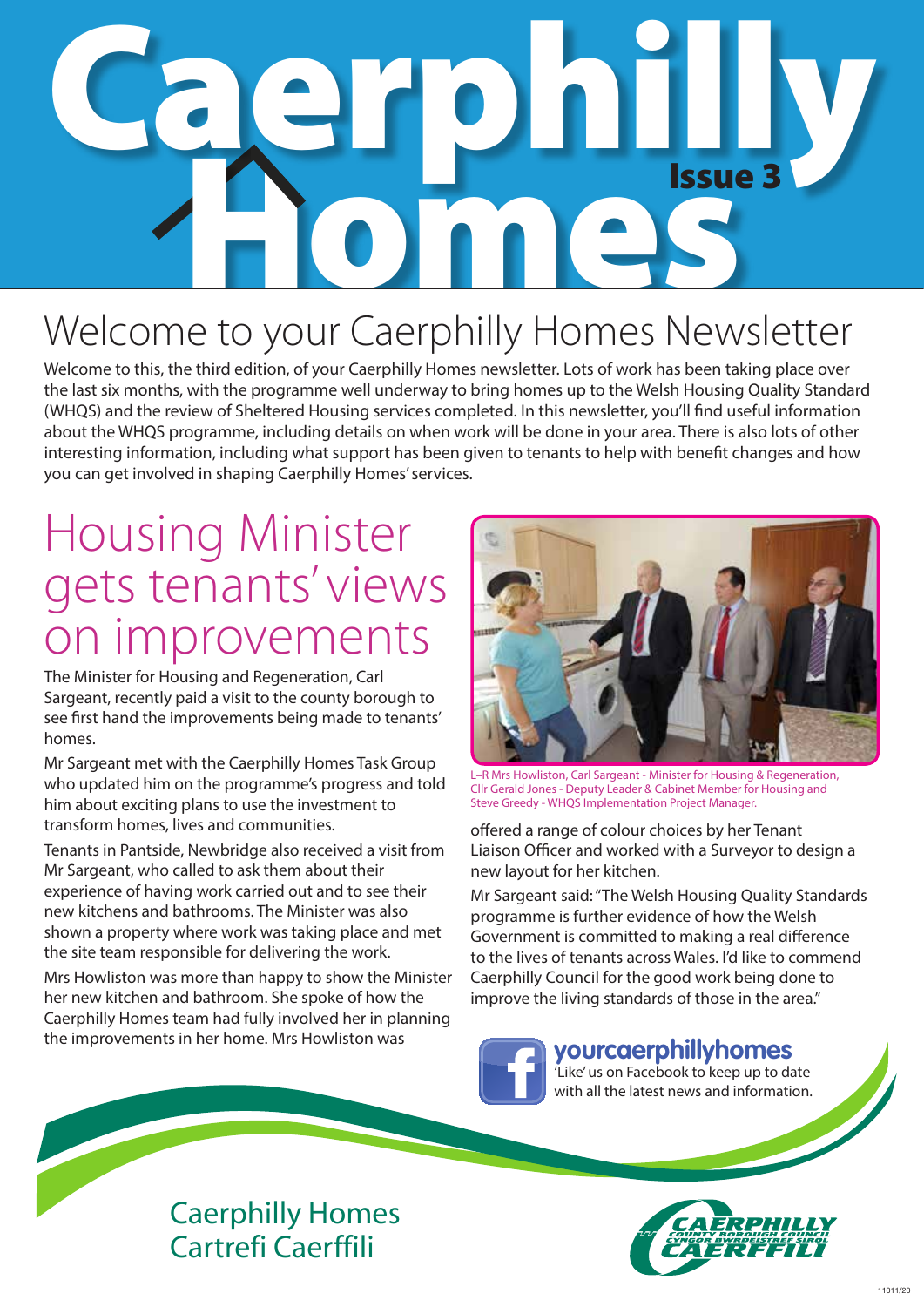

### **Community Improvement Fund**

Are you looking for funding to help make a difference in your community?

If you're a community group based in the Caerphilly county borough, whose work benefits local residents, then you may be eligible for funding.



The Community Improvement Fund offers capital grants of up to £5,000 for projects which aim to transform homes, lives and communities; such as:

- **• Improving the appearance of estates**
- **• Community gardening projects**
- **• Play areas**
- **• Projects that bring communities together**

The Community Improvement Fund has been set up, as part of the WHQS investment programme, to support local community development projects in the Caerphilly county borough.

For more information or to find out whether your project could be eligible for funding please go to **www.caerphilly.gov.uk/housing** or call Owain Morgan on 01443 866493.

### **Response Repairs** How are we doing?

There have been several changes to the Housing Response Repairs Service over the last few years, including a new IT system which enables tenants to make appointments for repairs and allows 'mobile working' for the workforce.

Since this new IT system was put in place, in 2009, the average number of days to complete 'routine repairs' has reduced dramatically from 69.5 to 36 days. Those repairs classed as 'emergency' are completed within 1 day and tenants are able to select an appointment that's convenient for them for all other repairs.

The team also started carrying out satisfaction surveys with tenants this year. Tenants are contacted soon after a repair is completed and asked a set number of questions which cover timeliness of service, standard of workmanship and whether the repair was completed 'right first time'. Of all repairs completed each day, 20% of tenants are randomly selected to complete a satisfaction survey.



#### **Tenant satisfaction results so far for this financial year:**

- • 94.7% with quality of service
- • 96.3% with communication and co-operation of staff
- • 96.3% satisfaction overall with the service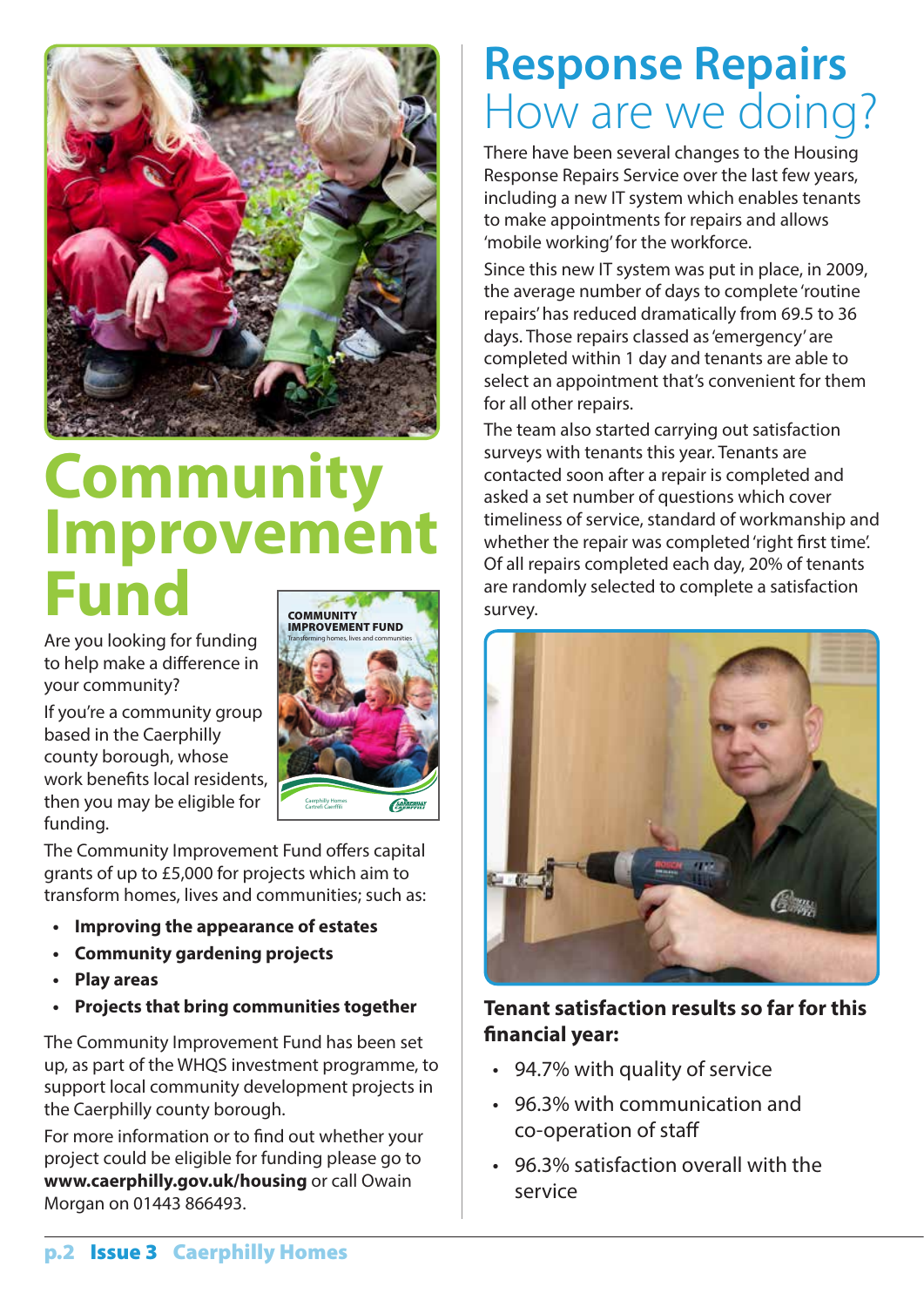# **Getting Involved**

We are committed to making sure that tenants have a say in the decisions that affect them. We want to encourage you, as a tenant, to be involved at a level that suits you. We do this by offering a range of tenant involvement opportunities.

#### **The table below shows some of the ways that you can get involved.**

| <b>Activity / Group</b>                                             | <b>What it does?</b>                                                                                                                                                                                                                                                                                                                                                                                                                                    |  |
|---------------------------------------------------------------------|---------------------------------------------------------------------------------------------------------------------------------------------------------------------------------------------------------------------------------------------------------------------------------------------------------------------------------------------------------------------------------------------------------------------------------------------------------|--|
| <b>Tenant Information</b><br><b>Exchange (TIE)</b>                  | An informal, relaxed event where tenants can 'drop in' and find<br>out how the Council and tenants are working together to improve<br>housing services.<br>Sessions are held at a variety of venues and transport can be<br>provided. The next TIE is being held in November. Please call us if<br>you'd like to attend.                                                                                                                                |  |
| <b>Caerphilly Service</b><br><b>Improvement Monitors</b><br>(CSIMS) | A group of tenants who have been trained to carry out surveys<br>with other tenants. They will be completing satisfaction surveys<br>with tenants who have recently had WHQS improvements carried<br>out.                                                                                                                                                                                                                                               |  |
| <b>Tenants &amp; Residents</b><br><b>Associations</b>               | An association is a group of volunteers living in the same area, with<br>its own constitution (rules). Associations often work, for example, to<br>improve the area in which they live, address community concerns,<br>as well as fund raising for numerous activities.<br>We can work with recognised associations to provide advice,<br>support and grant funding where required and can assist with<br>advice and help to develop a new association. |  |
| <b>Older Persons Working</b><br><b>Group</b>                        | This is a working group of tenants and officers. This group has<br>played a key role in reviewing services for sheltered housing<br>tenants and producing the final report which was presented to the<br>Caerphilly Homes Task Group. Group members were involved in<br>overseeing the consultation process, including a survey to tenants<br>and two rounds of consultation meetings in all sheltered schemes.                                         |  |
| <b>Repairs &amp; Improvements</b><br><b>Group</b>                   | A working group of tenants and officers which has been<br>focusing on the WHQS improvement programme and has also<br>recently started to look at the response repairs service. Members of<br>the group have also been involved with procurement of the<br>Council's newly appointed single supplier                                                                                                                                                     |  |

We are developing a variety of different ways for tenants to get involved with the housing service, so if none of the above suits you, please tell us what does!

If you would like more information about any of our current or future activities, please contact:

**Tenant & Community Involvement Team, Pontllanfraith House, Pontllanfraith, Blackwood NP12 2YW Tel: 01495 235011/235557 Email: housing@caerphilly.gov.uk**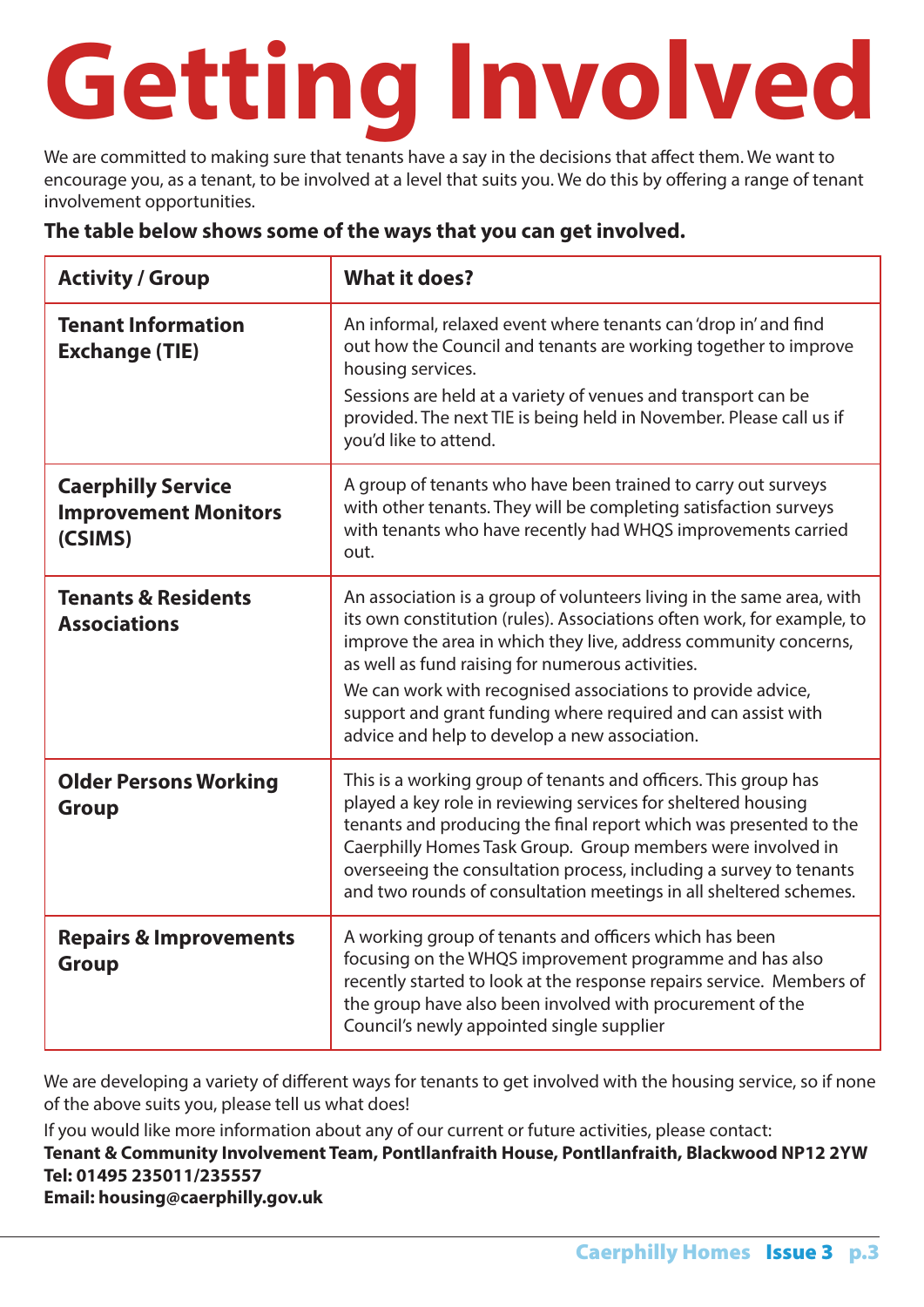## **The future of sheltered housing**

The Older Persons Working Group was set up in March 2012 to work with officers to review services for tenants living in sheltered housing.

The group has been very busy over the past year, overseeing lots of consultation with tenants in sheltered and older persons housing to make sure that everyone concerned had the opportunity to have their voice heard. Two rounds of meetings were held in all sheltered schemes and surveys sent to tenants. Meetings were also held with tenants living in older persons housing.

Timescales for the review were met and a final report presented to the Caerphilly Homes Task Group in September, with recommendations agreed on what can be done to improve sheltered housing services.

A plan is currently being developed to look at how these improvements can be brought about. All sheltered housing tenants will be informed of the plans and given opportunities to be involved in shaping the service.

If you have any queries or would like further information about this, please contact Val Parsons, Sheltered Housing Manager, on 01495 235267.

# **Caerphilly Homes Task Group**

The Caerphilly Homes Task Group was set up in September 2012 and considers reports relating to the housing service and Welsh Housing Quality Standard (WHQS) programme. It is made up of 7 tenants and 7 Councillors.



#### **Tenant Chair appointed**

Anna Lewis took over as Chair of the Task Group in September. Anna is a tenant in Penllwyn, Blackwood and has spent the past year as Vice Chair.

Anna is also a member of the Repairs and Improvement Group and is former Secretary of the previous Tenant Forum.

We'd like to thank Cllr Ray Davies for all of his hard work over the past year, as Chair of the Caerphilly Homes Task Group.

Cllr Dianne Price, ward member for Bargoed, has been elected as the new Vice Chair for the Task Group.

The Task Group is responsible for monitoring all the promises made to tenants during the ballot process, receiving information on the operation of the day to day housing service and making recommendations to change or improve services.

The 7 tenant representatives are drawn from different areas to ensure representation from all parts of the County Borough and were elected by other tenants.



Geraldine Henderson

#### **New representative for Upper Rhymney area**

The recent vacancy for a representative for Upper Rhymney Valley has now been filled by Geraldine Henderson of Heol Uchaf. Geraldine is already involved with her local Ael Y Bryn Community Centre, the Penydre Tenants and Residents Association and the local school. Geraldine attended her first meeting in September.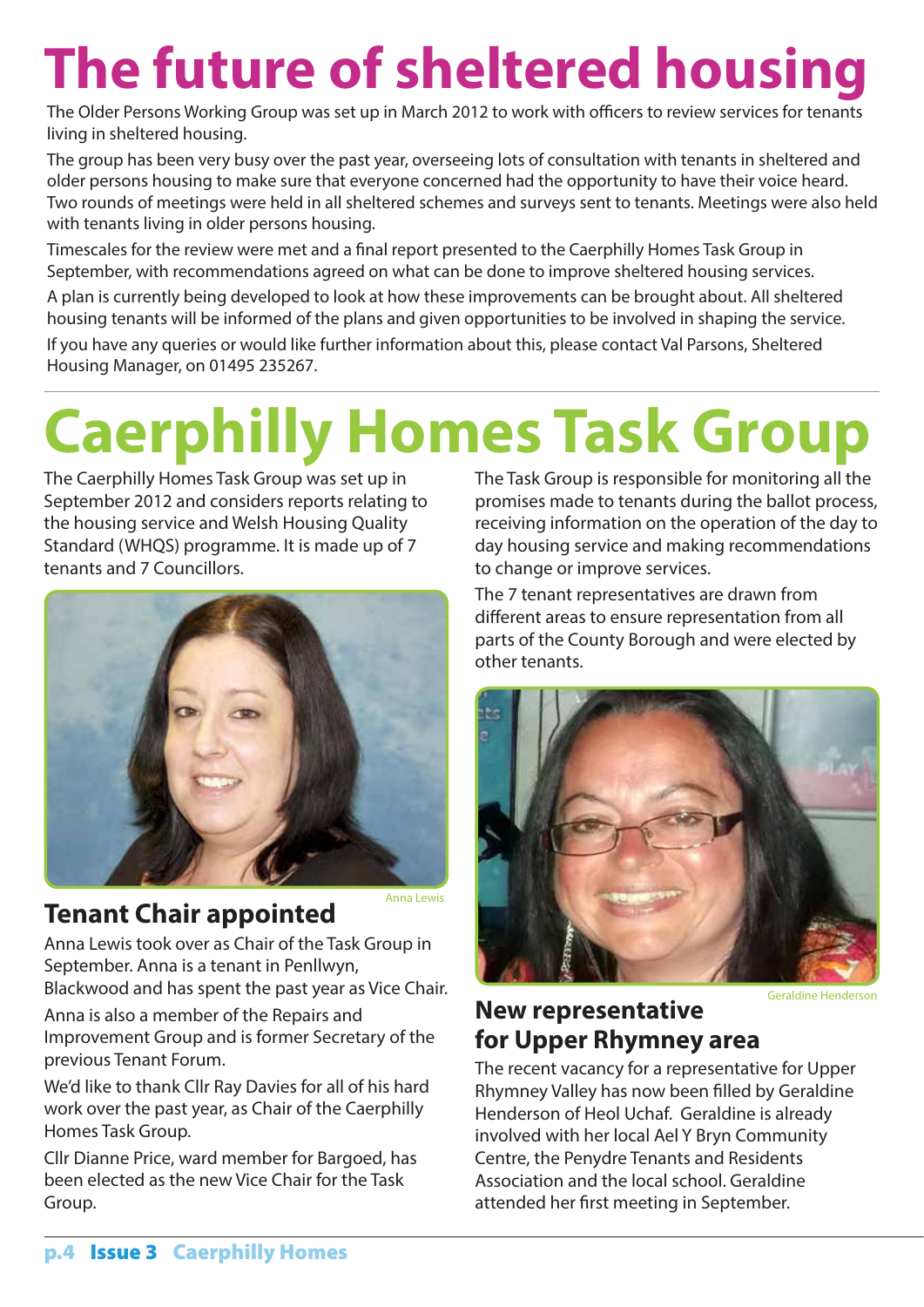

L–R Cllr Gerald Jones - Deputy Leader & Cabinet Member for Housing, Huw Lewis AM & Mrs Stevens

## **Compliments & Complaints**

We always aim to deliver excellent services, which meet the needs of our tenants. If you feel we've done a great job, or if you think a member of staff has gone the extra mile then please tell us. You could do this by sending a letter or an e-mail directly to the person who has delivered the service, such as your local housing office.

We also understand, however, that things can sometimes go wrong. If you are not happy with a service you have received you should contact the person who has provided the service, for example, your local housing officer.

However, if you are still unhappy and feel you need to make a complaint then please report it to us. Complaints are very important as they can help us to see when there are faults in the way we do things and what we can do to improve.

You can make a complaint in the following ways:-

- • Fill out the form on our website at: **www.caerphilly.gov.uk/complaints**
- • Email us at **complaints@caerphilly.gov.uk**
- • Write to the Corporate Complaints Officer: Mrs A Jones, Legal Department, Caerphilly CBC, Penallta House, Ystrad Mynach , CF82 7PG
- • Telephone us on **01443 864221**
- • You can request a form from the person you are already in contact with. Tell them that you want us to deal with your complaint formally.

# **Huw Lewis AM pays visit to Rhymney tenants**

Earlier this year, tenants in Rhymney received a visit from Huw Lewis, Assembly Member for Merthyr Tydfil and Rhymney.

The purpose of the visit was to learn more about Caerphilly Homes' ambitious plans to transform homes, lives and communities through the WHQS programme.

During the visit, Mr Lewis visited a number of tenants who have had WHQS improvement works completed in their homes. One of the tenants he met, Mrs Stevens, spoke of how happy she was with the quality of work carried out in her home and the difference her new kitchen has made.

Mr Lewis also learned more about Caerphilly Homes' innovative approach to tackling the issue of its vacant properties, including a 'showhome' for prospective tenants, and future regeneration plans for the area.

Huw Lewis AM said: "The Welsh Housing Quality Standard is all about ensuring that over 220,000 households in Wales have a home that is safe and secure. This level of work represents huge expenditure in some of our poorest communities through jobs, training contracts and supply chains.

"That's why I was pleased to join Cllr. Gerald Jones in meeting some of the tenants who have already benefited from this work and are now enjoying warmer and more comfortable homes."

"I pay tribute to Caerphilly Council's ambitious plans to use this investment as a catalyst for wider community regeneration and I know that the benefits will be very welcome in Rhymney and other communities."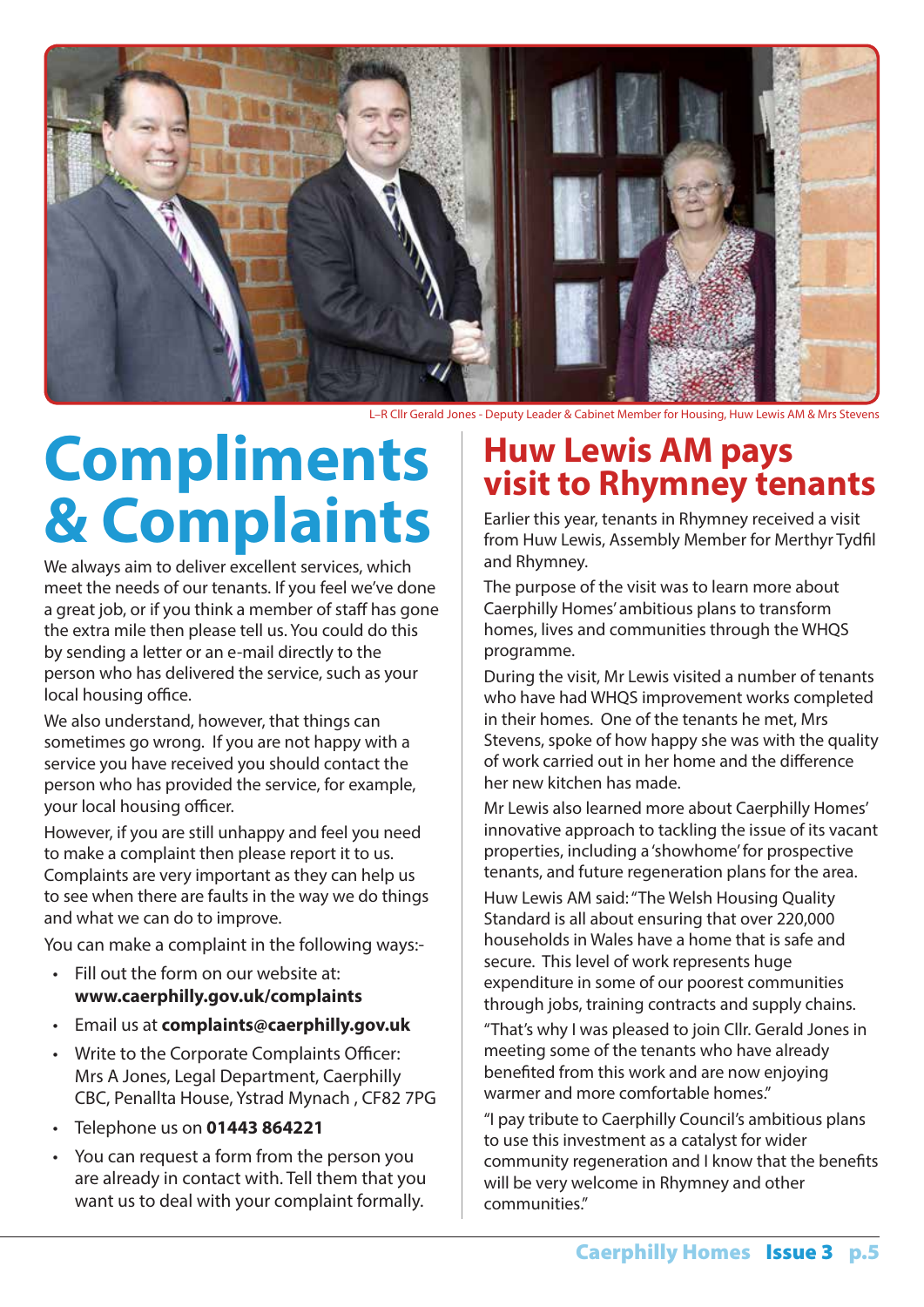

Tenancy Support Officers: Evan Hillier, Deb Holley, Sherell McLaughlan & Jo Thomas

#### **Benefit Changes** - What we're doing to help tenants

There are lots of changes being made to benefits, such as the reduction in housing benefit for "under occupying". We understand that these changes will have a serious impact on the lives of many of our tenants and we are working hard to provide support to those people affected.

Earlier this year, a Tenancy Support team was appointed to offer one to one advice and support to people who may be experiencing difficulties. The team carry out home visits, where a personal support plan is put together with tenants. This plan will look at what support tenants need; including financial/budgeting advice, energy saving advice, employment support or help with digital skills.

The Tenancy Support team has already visited and assisted over 1000 tenants.

The key outcomes of the visits so far have included:

- Promotion of Welsh Water Assist during the visits resulted in £77,000 reduction in water costs for tenants (overall the saving generated for all tenants in 2012/2013 equates to £210K).
- 690 have received expert energy saving advice.
- • 400 tenants successfully assisted to claim discretionary housing payments.
- • Assisted 280 tenants to complete applications for water meters (average savings of £150.00 per year).

If you have any questions about the benefit changes, or if you are experiencing difficulties paying your rent you can call the Rents Section on 01495 235600 for advice and support.

### **Have you got what it takes to be an Armchair Reviewer?**

Would you be interested in receiving a draft of the newsletter and giving feedback on it before it is finally published - all from the comfort of your own home?

We are looking for a number of tenants to be 'reviewers' of the Caerphilly Homes newsletter that is sent out to all tenants twice a year. Each time you send in your feedback, you will be entered into a prize draw to win a £25 High Street voucher.

To find out more contact the Tenant & Community Involvement Team on **01495 235011/235557** or by email at **housing@caerphilly.gov.uk**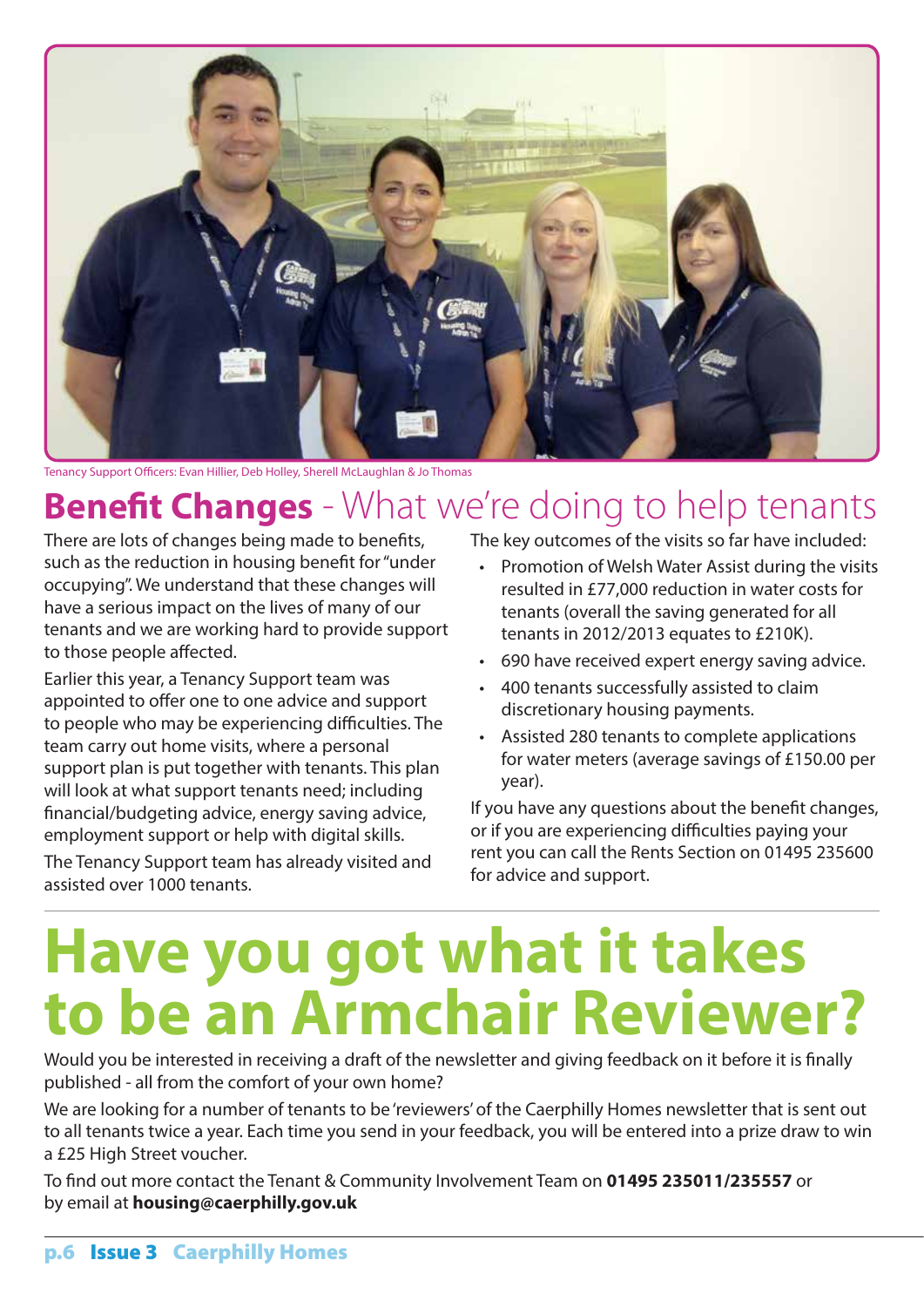# **Working in partnership**

Earlier this year, businesses were invited to tender to supply materials to Caerphilly Homes, for the WHQS improvement programme.

A 10 year partnership agreement was awarded to Robert Price Builders' Merchants, a family run local business with a long history of supplying materials for WHQS contracts.

This means that Robert Price Builders' Merchants will be supplying all of the materials for our in-house workforce who are delivering the WHQS programme in tenants' homes, along with components, such as kitchens and bathrooms, to contractors who are awarded elements of the programme.

This long term arrangement marks a change of approach by having one company to manage the supply chain for lots of the products needed to carry out improvements; meaning an improved, more efficient service for tenants. This partnership also offers wider benefits to the Caerphilly county borough, through community investment initiatives and job opportunities for local people.



Representatives from Robert Price with Cllr Ray Davies signing the partnership agreement Presentation from Robert Price at the Open Day

# **Cherry Tree House**  Open Day

The Caerphilly Homes team hosted an Open Day for the county borough's Councillors, earlier this year, at its base - Cherry Tree House.

The purpose of the event was to provide information on the WHQS programme taking place in tenants' homes. The day included an 'Introduction to WHQS', progress updates and information about energy efficiency schemes taking place in the county borough.

During the event, Councillors were given the opportunity to meet with staff delivering the programme, tenants who have been involved in the process and representatives from Robert Price Builders' Merchants.

Samples of the materials being used were on display, along with 'before' and 'after' photos of properties where improvements have been carried out. Tenant Liaison Officers were also on hand to talk about their role.

Cllr Gerald Jones, Cabinet Member for Housing, said "It is important our local members are fully informed of the ambitious WHQS programme that is being rolled out in the homes of council tenants in their area. This day forms part of a wider communication that aims to ensure everyone involved in Caerphilly Homes and the WHQS programme, from tenants to staff and councillors, are kept abreast of progress."